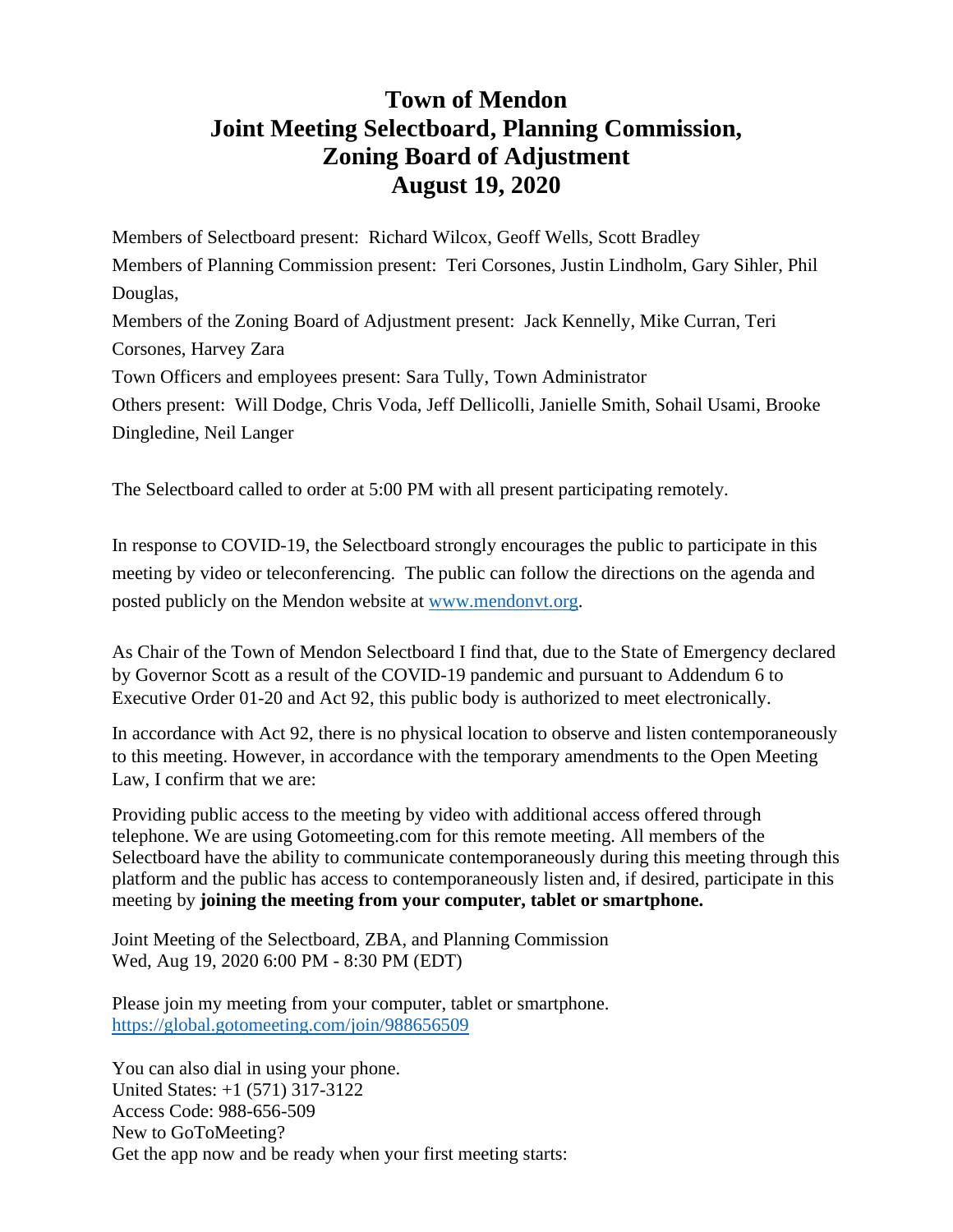- a) Providing public notice of instructions for accessing the meeting. We previously gave notice to the public of the necessary information for accessing this meeting, including how to access the meeting using telephone and video in our posted meeting agenda. Instructions have also been provided on the town website at: www.mendonvt.org.
- b) Providing a mechanism for the public to alert the public body during the meeting if there are problems with access. If anybody has a problem, please *e-mail mendonclerk@comcast.net* and
- c) Continuing the meeting if necessary. In the event the public is unable to access this meeting, it will be continued to a time and place certain.

Please note that all votes taken during this meeting that are not unanimous will be done by roll call vote, in accordance with the law.

The purpose of the joint meeting is to discuss various amended documents filed by New Cingular Wireless PCS, LLC[PET] for case 20-1149-PET - Petition of New Cingular Wireless PCS, LLC requesting a certificate of public good, pursuant to 30 V.S.A. § 248a, authorizing the installation of wireless telecommunications equipment at 3410 US Route 4 in Mendon, Vermont.

Please download and review: <http://epuc.vermont.gov/?q=downloadfile/423935/149108>

To view a list of this and related documents go to: <http://epuc.vermont.gov/?q=node/64/149108/FV-PFEXAFF-PTL>

or a comprehensive summary at [AT&T.Mendon.Supplemental.PFT.Exhibits.08.10.2020](https://drmpllc.sharefile.com/d-s7d23c6d275c4e998)

W. Dodge conducted a 20 minute presentation on the major changes in the new proposal of a 96' tower versus the formerly proposed 140' tower. A copy of the presentation can be obtained by contacting the Town Office. Below is also a link provided by AT&T:

<https://drmpllc.sharefile.com/share/view/sea3e718ea694487b>

In additional to the outlined changes of lowering the tower's height and making it look like a pine tree, AT&T offered the following additional considerations:

- 1. Antenna sock
- 2. Additional balloon test one morning Aug.  $23-25$ <sup>th</sup> weather depending
- 3. Maintain 250' radius of vegetation around tower location.
- 4. Removal bond to the town to ensure removal of the tower if no longer in use.

The Selectboard, Planning Commission, Zoning Board of Adjustment were able to ask questions